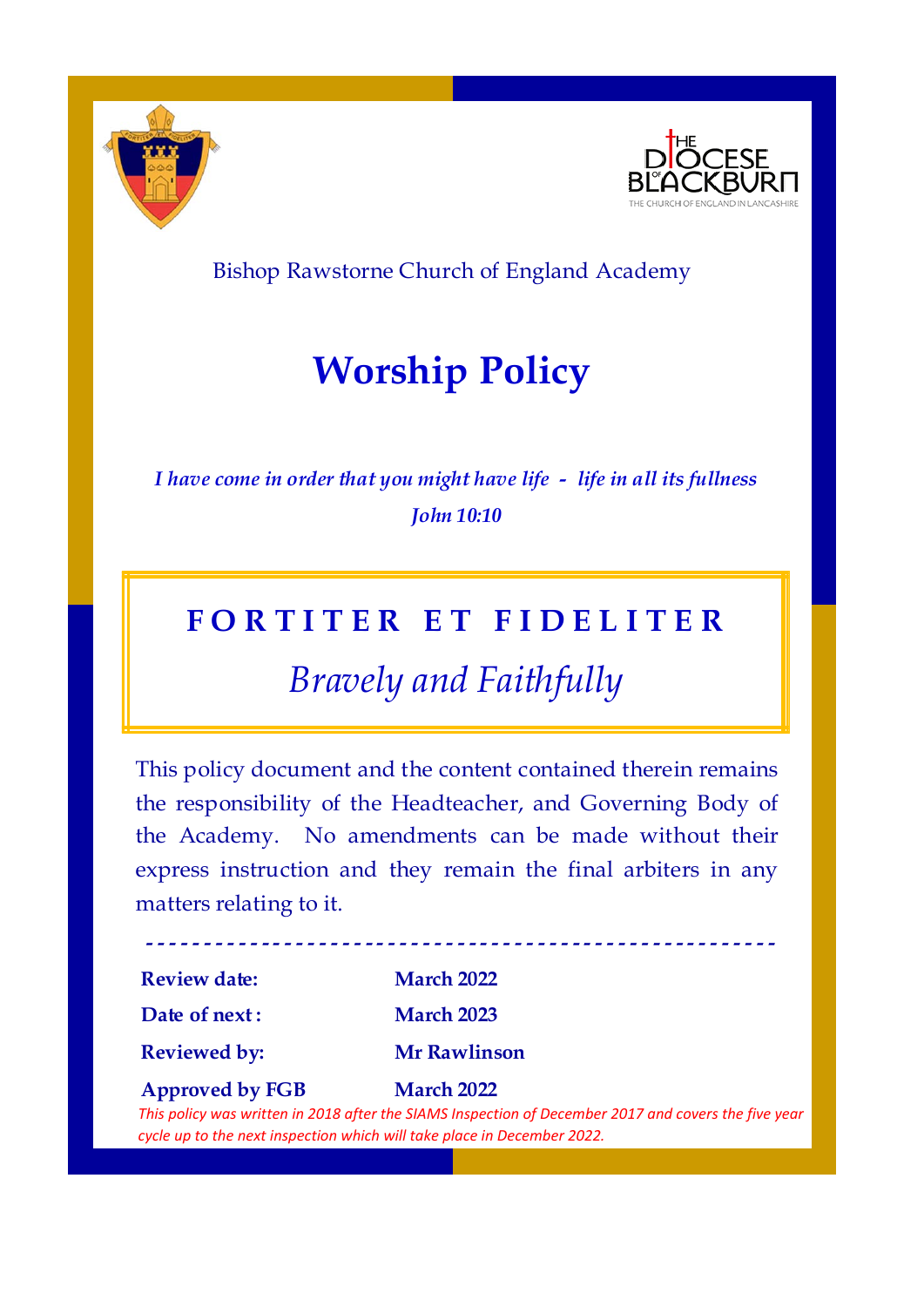#### **Bishop Rawstorne Church of England Academy Worship Policy**

#### **Verse**

"But the wisdom that comes from heaven is first of all pure; then peace loving, considerate, submissive, full of mercy and good fruit, impartial and sincere." James 3:17

#### **Vision**

"Bishop Rawstorne Church of England Academy aspires to cultivate wisdom rooted in Christian Values. It is our vision that all members of our community will experience life in all its fullness, flourishing through dignity, knowledge and understanding, bound together in unity, giving hope and worth to all."

#### **Mission**

Worship that is of value. Worship that is valued.

#### **Philosophy**

Bishop Rawstorne Church of England Academy is a Church of England school within the Blackburn Diocese. As a Christian community we want our students to know that Christianity a positive foundation of values for life for them and the wider community.

We deeply affirm Christ's words in the gospel of John that "I have come in order that you might have life—life in all its fullness." We want our students to experience life in all its fullness.

Worship is an important part of the school day as it gives us the opportunity to come together as a school community to celebrate and embed our Christian values and share His Word. It is attended by all students, staff and any visitors in school are very welcome to join in.

At Bishop Rawstorne we recognise that Collective Worship is an important opportunity to provide opportunities for our students Spiritual, Moral, Social and Cultural development. Collective Worship is integral to our Christian identity and sense of belonging to the world‐ wide Church. Regardless of background or belief we want to provide our students space to think and reflect and learn. The character development of all of our students is a core component of collective worship.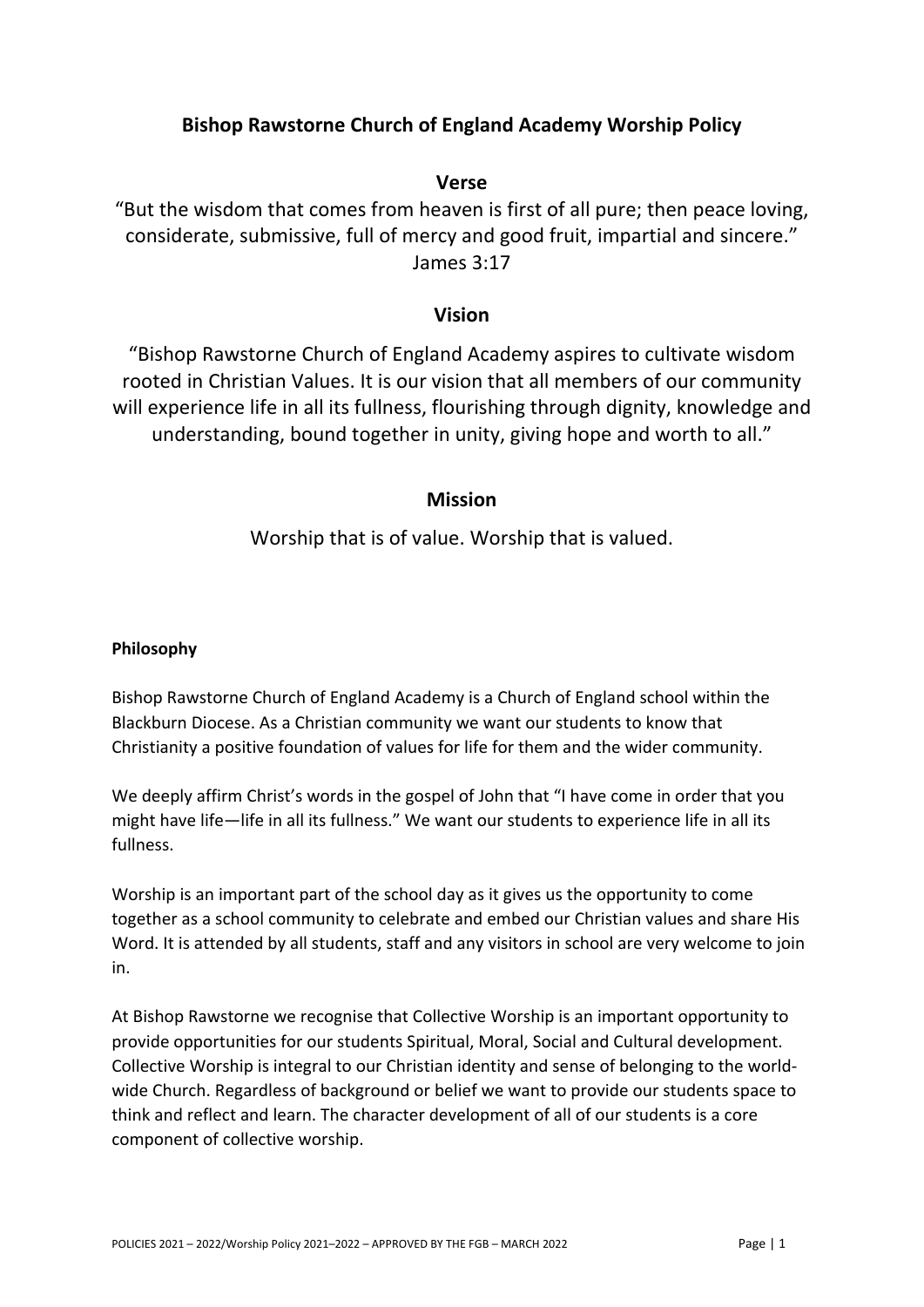"Character is the root, the support system for your entire life. Achievement is simply the visible fruit."

At Bishop Rawstorne our aim for collective worship is that it is Inclusive, Invitational and Inspiring.

#### **The 5 Expressions of our worship offering at Bishop Rawstorne:**

- 1. Open and invitational worship that is neither confessional nor compulsion led. Offering students and adults to grow spiritually through experiences of prayer, stillness, worship and reflection.
- 2. Affirmation of varied Christian worship along with opportunity to experience Christian worship.
- 3. Investigation of with all stakeholders of the relevance of faith in today's world. Offering encounters with the teachings of Jesus and the Bible to aid the development of our community to understand core Christian beliefs such as the Trinitarian nature of God.
- 4. An open platform for students and adults to engage in planning and leading collective worship leading to improved practice.
- 5. Partnering with our local church community to support the school in developing its worship provision.

#### **Aims**

It is our aim at Bishop Rawstorne that worship should:‐

- provide members of the school community with the opportunity to praise and reach out to God.
- provide members of the school community with the opportunity to respond to Christian language and symbolism.
- provide members of the school community with the opportunity to experience stillness and quiet.
- provide members of the school community with the opportunity to experience a variety of forms of prayer and meditation. These might include themes such as praise, seeking forgiveness, asking on behalf of self and others or quiet reflection.
- to help students to begin to understand the nature and purpose of worship.
- provide a foundation for a mature understanding and practice of worship in the future.
- contribute to the spiritual, social, moral and cultural development of each child.
- allow reflection and response to the fundamental questions of life and those things that are of eternal concern and value to human beings.
- foster and enable a concern for the needs of others and a recognition of the vulnerability of self and of others.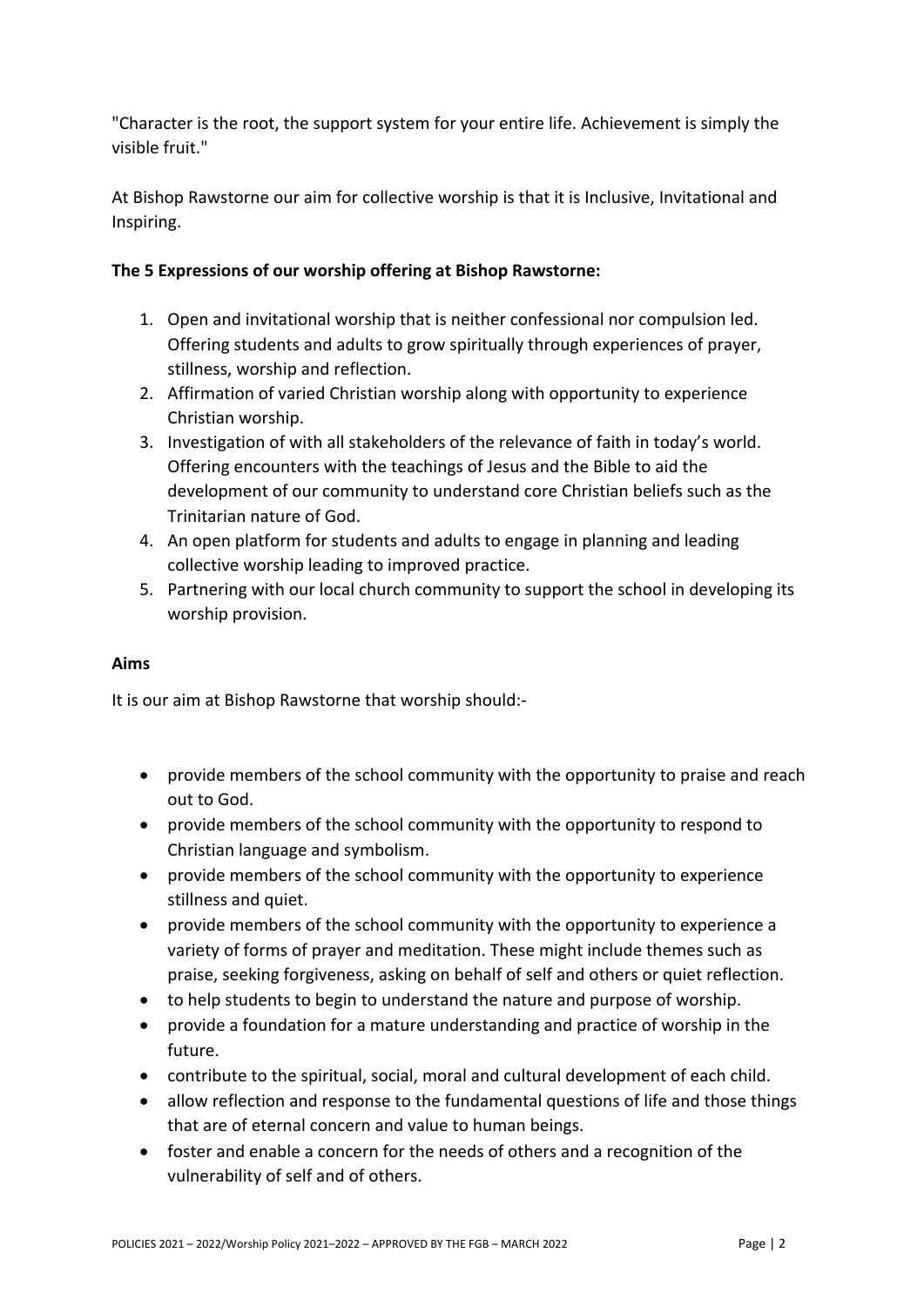- celebrate and give thanks for the achievements within the school, local and international community and occasions of significance, including festivals.
- promote community cohesion.
- give expression to, and reaffirm and practise the values of the school community

#### **Legal Status of Collective Worship**

All acts of worship are in accordance with the school's Trust Deed and reflect the Anglican status of the school. In addition to daily school worship, special celebrations take place in church. We also hold school Eucharist's on a regular basis, supported by our Chaplaincy team.

The 1988 Education Reform Act requires that 'all students in attendance at a maintained school shall on each day take part in an act of Collective Worship'. We seek to deliver high quality acts of Collective Worship to fulfil this requirement.

To provide students with variety in their experience of worship, acts of worship may take the form of a whole‐school act of worship for all students or separate acts of worship for students in different age groups or school groups. Collective Worship may be held at any time during the school day.

The responsibility for arranging school worship in our school rests with the Governors who after consultation with the Head Teacher has appointed a Curriculum Area Leader of Religious Education and Worship with the responsibility for co-ordinating Collective Worship in the school.

All acts of Collective Worship are in accordance with the guidance issued in circular 1/94 which states that worship should be of a 'wholly or mainly of a broadly Christian character'. By broadly Christian in this school we mean that students will have the opportunity to explore:

- the nature of God as Father, Son and Holy Spirit;
- the nature of human beings as children of God, part of his creation and, though sinful, destined for eternal life;
- Jesus as the Son of God who, through his life, death and resurrection, broke the power of evil and restored humanity's relationship with God;
- the central values of forgiveness, selfless love, redemption, goodness, compassion and charity;
- the central place of the Bible as a source of knowledge about God and Jesus and as a source of inspiration and guidance;
- the importance of prayer;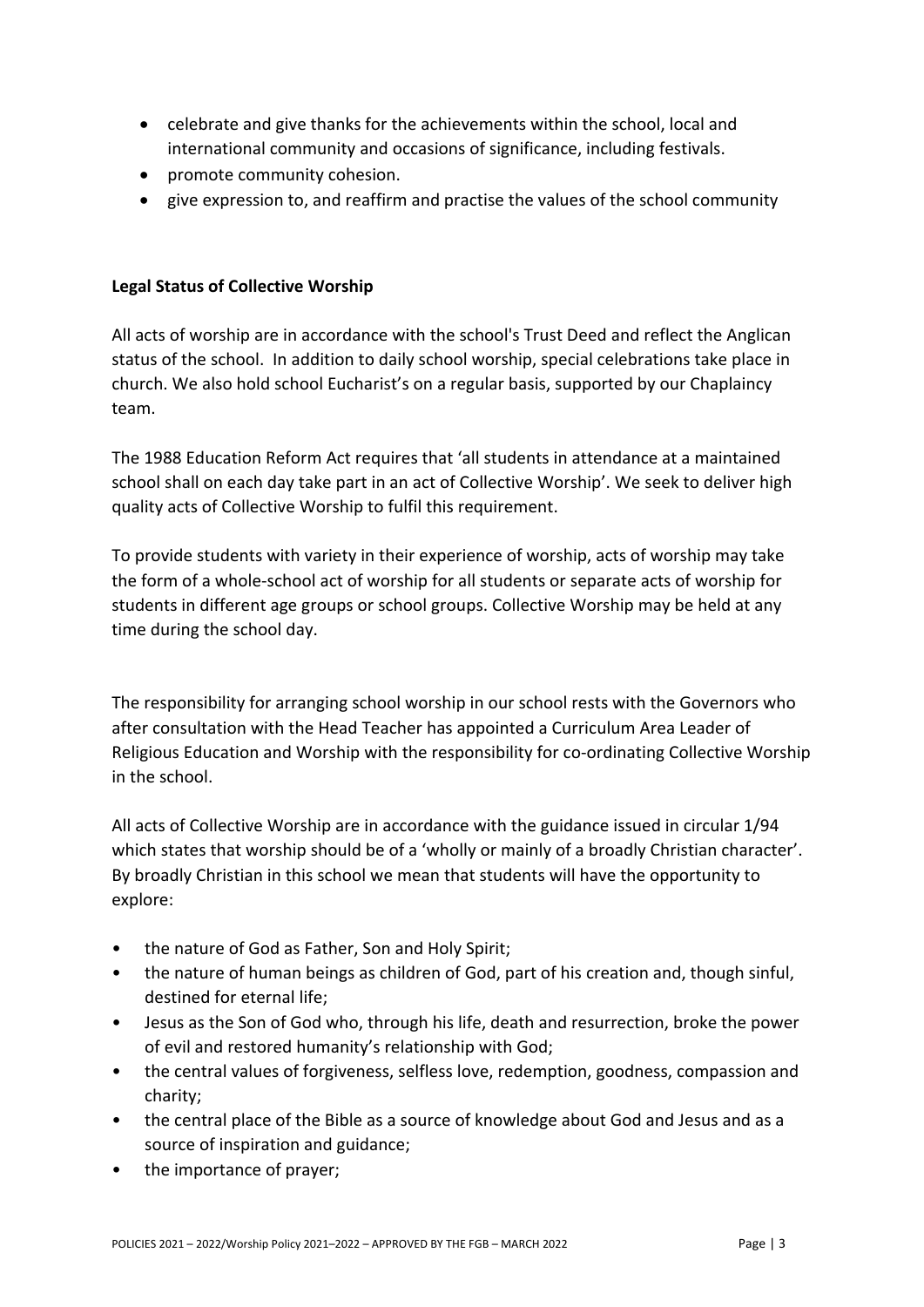- the central symbols of Christianity;
- the cycle of the Church year.

Acts of Collective Worship at Bishop Rawstorne take into account the students' ages, aptitudes and family backgrounds and reflect and celebrate the Christian faith foundation of the school.

The school recognises that there is a difference between Acts of Collective Worship and the assembly of students. On some occasions assembly may proceed or follow and Act of Collective Worship. When this happens the transition from Assembly to worship will be marked in some suitable way e.g. the lighting of a candle or reflecting on an image on the OHP, moment of silences and reflection. The start of worship formally begins with the words "The Lord be with you……And also with you."

#### **Rights of Withdrawal**

At Bishop Rawstorne we seek to be an inclusive community, however, we respect the right of parents to withdraw their children for Collective Worship. This school expects that withdrawal will only be made following parental discussion with the Head Teacher/Curriculum Area Leader of Religious Education and Worship followed by written confirmation of withdrawal.

The school has a system of suitable supervision for students withdrawn from Acts of Collective Worship. However, no additional work is set or followed in this time.

This right of withdrawal doesn't extend to collective worship assemblies.

#### **Organisation of Collective Year Group Worship:**

#### **Normal without covid:**

| Day       | <b>Person Leading</b> | <b>Main Hall</b> |
|-----------|-----------------------|------------------|
| Monday    | Head of Year 9 *      | Year 9           |
| Tuesday   | Head of Year 10 *     | Year 10          |
| Wednesday | Head of Year 11 *     | Year 11          |
| Thursday  | Head of Year 8*       | Year 8           |
| Friday    | Head of Year 7*       | Year 7           |

#### **Changes in the event of Covid restrictions:**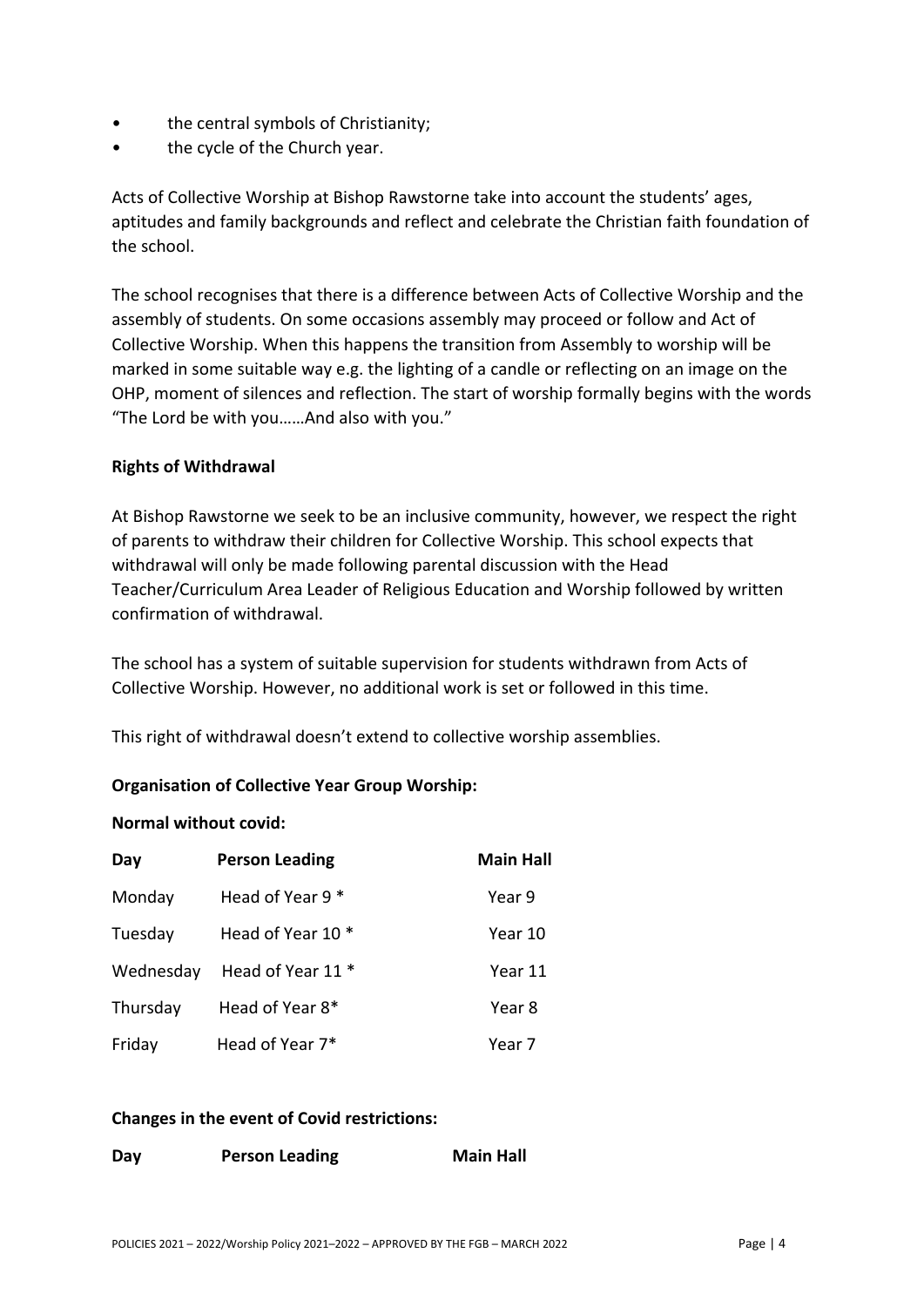Monday Designated Guest Tutor Rooms

Wednesday Phil Ascroft Tutor Rooms

\* Acts of Collective Worship in the hall are normally led by the Head of Year, or a member of the Chaplaincy Team, or a member of the Senior Leadership Team, but may also be led by tutors or students.

On those days when a tutor group is not in an Act of Collective Worship it is assumed that the form tutor will develop /discuss the theme for the week with the tutor group allowing:

- The Group Tutor to develop /discuss the theme for the week with the tutor group enabling students the opportunity to reflect on the ideas he/she has heard that week.
- Students to develop /discuss the theme for the week with an opportunity to lead and reflect on the ideas heard that week.

#### **WEDNESDAY IS OUR COLLECTIVE WORSHIP DAY**

Planning, Recording and Evaluation

Collective worship will be treated like any other part of the curriculum when it comes to matters of planning, delivery, resourcing, monitoring and evaluation.

The content and methodology of Collective Worship should be varied and there should be evidence of this in planning.

Each week there is a theme for Collective worship. These are published at the beginning of the term and a reminder is included in the weekly notices sheet and the daily bulletin. It is expected that those leading worship that week will relate their worship to this theme and that Group Tutors will re‐enforce this in reflections in tutor time. The themes chosen are broad enough to allow all those leading worship to approach the theme from their own perspective. This will mean that by the end of the week the students will have had the opportunity to reflect on the theme from a variety of viewpoints.

This pattern is flexible and on occasions it is recognised that worship leaders may feel that they need to respond to local or national events. It is important that at Bishop Rawstorne we present a relevant and living faith.

Each person leading worship is asked to plan their act of worship on a simple proforma. These include a space for evaluation. These planning sheets should be forwarded to Sue Burt on completion.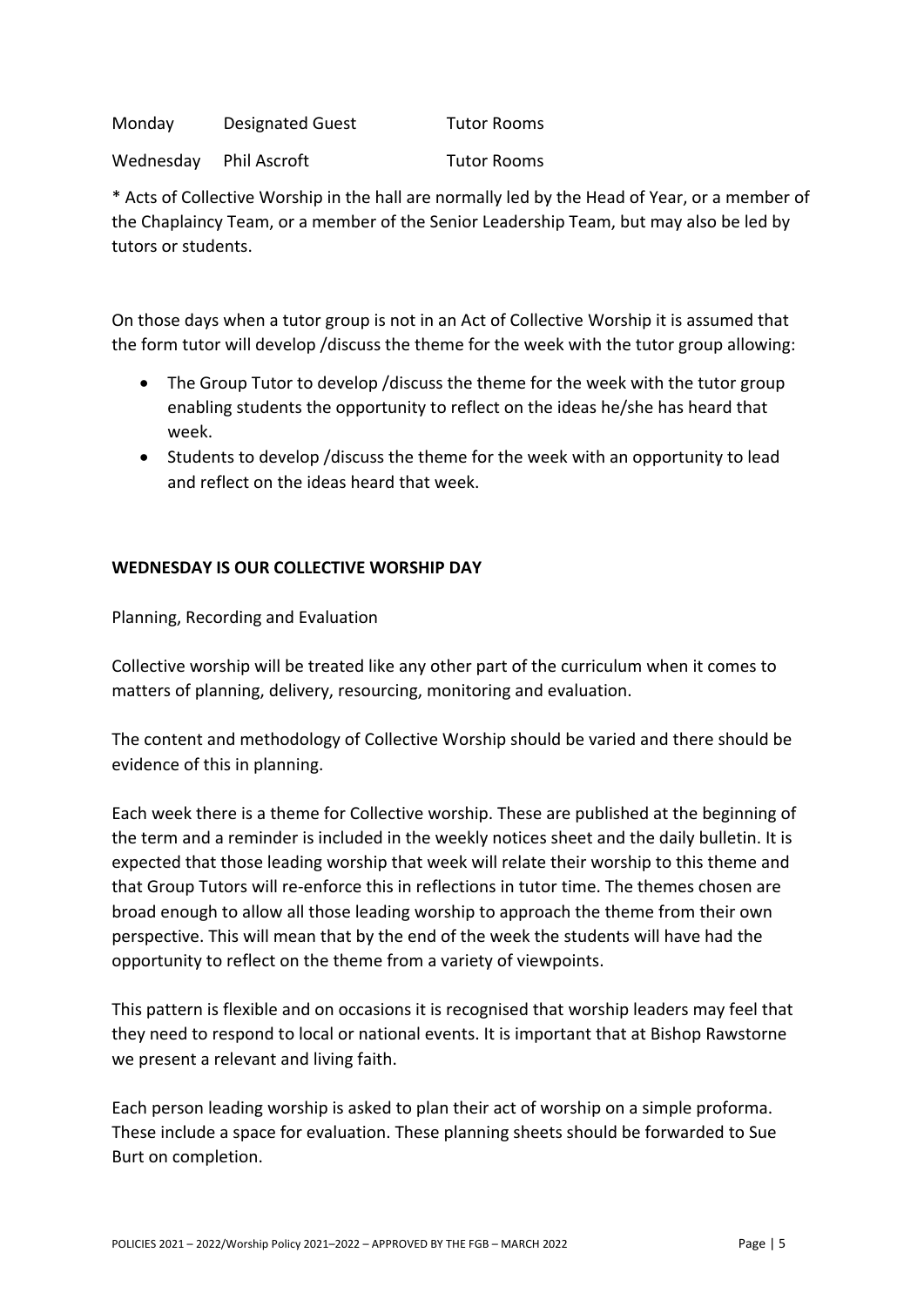A Worship Committee/Christian Ethos Team meets once a term led by the Curriculum Area Leader of Religious Education and Worship. These meetings are an opportunity to review and evaluate the last terms Acts of Collective Worship and to plan themes for the next term. This meeting includes the Chaplaincy Team and the line‐manager for Religious Education and Worship, Peter Rawlinson, Deputy Headteacher.

The school seeks to involve students in the evaluation of collective worship. Members of the School Council regularly seek the views of their classmates and report these to the schools council and/or the Worship Committee.

The school provides each Tutor Group with resources to support encourage and inspire student led acts of Collective Worship.

#### **Resources**

Resources for worship are kept by the Curriculum Area Leader of Religious Education and Worship in the Teachers' Drive under Worship. The school has a budget of £1,000 to develop these resources. Extra Support for Collective Worship from the Diocese can be found on the website bdeducation.org. Further we use

http://www.christianvalues4schools.co.uk. Presently the Curriculum leader for RE and Worship is using Neville Norcross 'Christian Values for Church Schools' as a recourse for making our Christian values count.

#### **SIAMS Evaluation Schedule**

- Strand 1: Vision and Leadership
- Strand 2: Wisdom, Knowledge and Skills
- Strand 3: Character Development: Hope, Aspiration and Courageous Advocacy
- Strand 4: Community and Living Well Together
- Strand 5: Dignity and Respect

#### **Strand 6: The impact of collective worship**

Strand 7: The effectiveness of Religious Education

In a Church school collective worship should be inclusive, invitational and inspiring.

In this strand, 6, the following must be explored:

The ways in which collective worship is an expression of the school's Christian vision.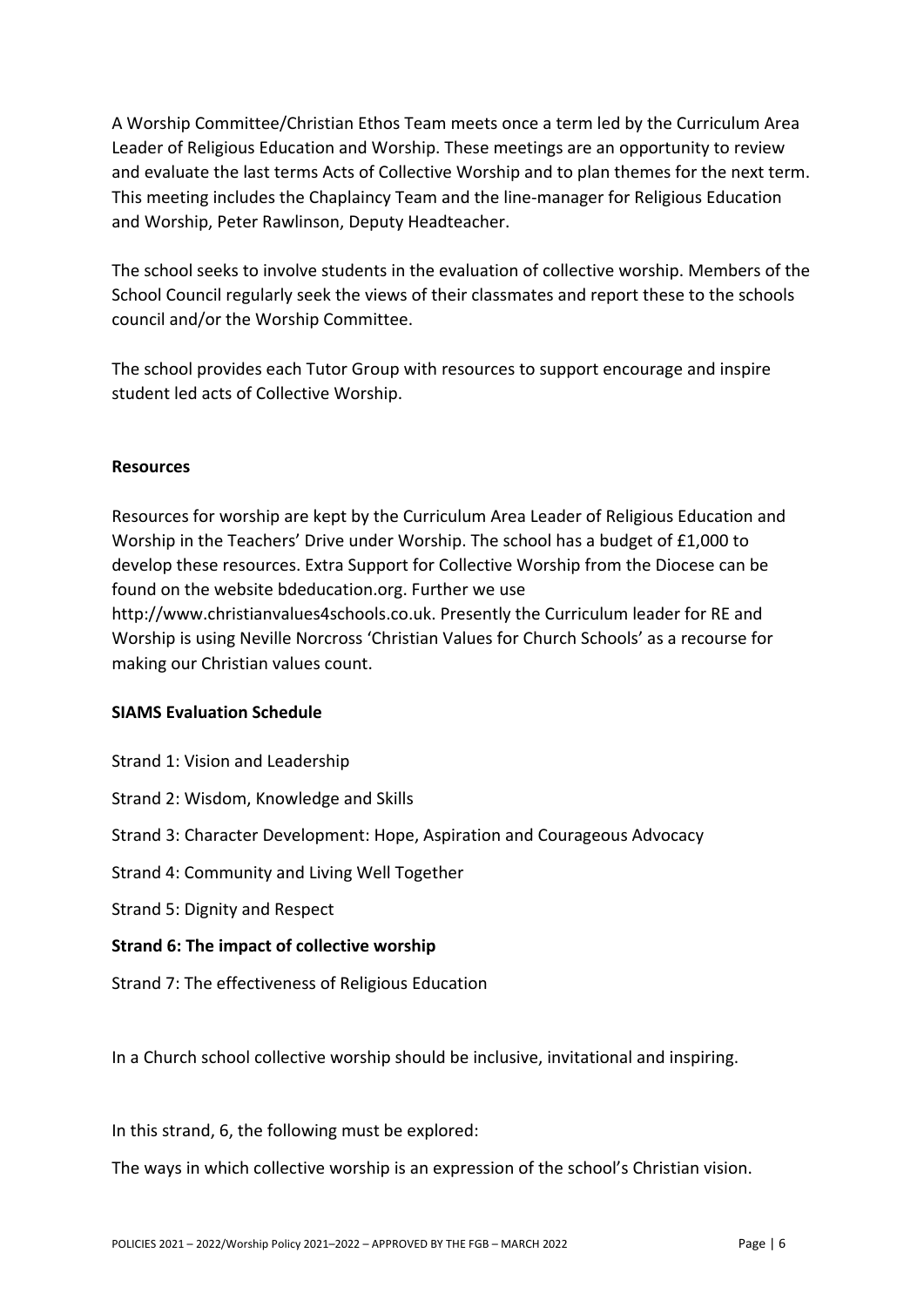In developing collective worship that is inclusive, invitational and inspiring the school community needs to evaluate the extent to which worship:

a) Offers the opportunity, without compulsion, to all students and adults to grow spiritually through experiences of prayer, stillness, worship and reflection

b) Enables all students and adults to appreciate that Christians worship in different ways, for example using music, silence, story, prayer, reflection, the varied liturgical and other traditions of Anglican/Methodist worship, festivals and, where appropriate, the Eucharist.

c) Helps students and adults to appreciate the relevance of faith in today's world, to encounter the teachings of Jesus and the Bible and to develop their understanding of the Christian belief in the Trinitarian nature of God and its language.

d) Enables students as well as adults to engage in the planning, leading and evaluation of collective worship in ways that lead to improving practice. Leaders of worship, including clergy, have access to regular training.

e) Encourages local church community partnerships to support the school effectively in developing its provision for collective worship.

#### **Strand 6: Grade Descriptors**

#### **In a Good Church school which enables students and adults to flourish...**

Worship is invitational offering everyone the opportunity to engage whilst allowing the freedom for those of other faiths and none to be present with integrity. All those who wish to be so are actively engaged in worship. Prayer is a natural and valued part of the culture of the school. It is not compulsory or forced. All those who wish to do so will have regular opportunities to pray and reflect. Students talk about the value of prayer and reflection both in formal and informal contexts and how being still and reflective in their own lives can be helpful. As appropriate to context, students speak of their personal use of prayer and reflection. Students recognise that worship provides meaningful opportunities to contribute to their spiritual development.

Statutory obligations are met in context.

Worship is creative and students talk about how it often inspires them to action. It has variety, for example, involving music and liturgy, silence, story and reflection and, where appropriate, the Eucharist. Most staff and students talk about how worship causes them to reflect on their behaviour, values and attitudes. Worship ensures students develop an appreciation of the variety of elements and styles found in the diversity of liturgical and other traditions of the worldwide Anglican/Methodist Church and its diversity of expression within the UK. Worship provokes thoughtful and respectful responses from students.

They are aware of the central importance of the Eucharist/Communion to Christian worship.